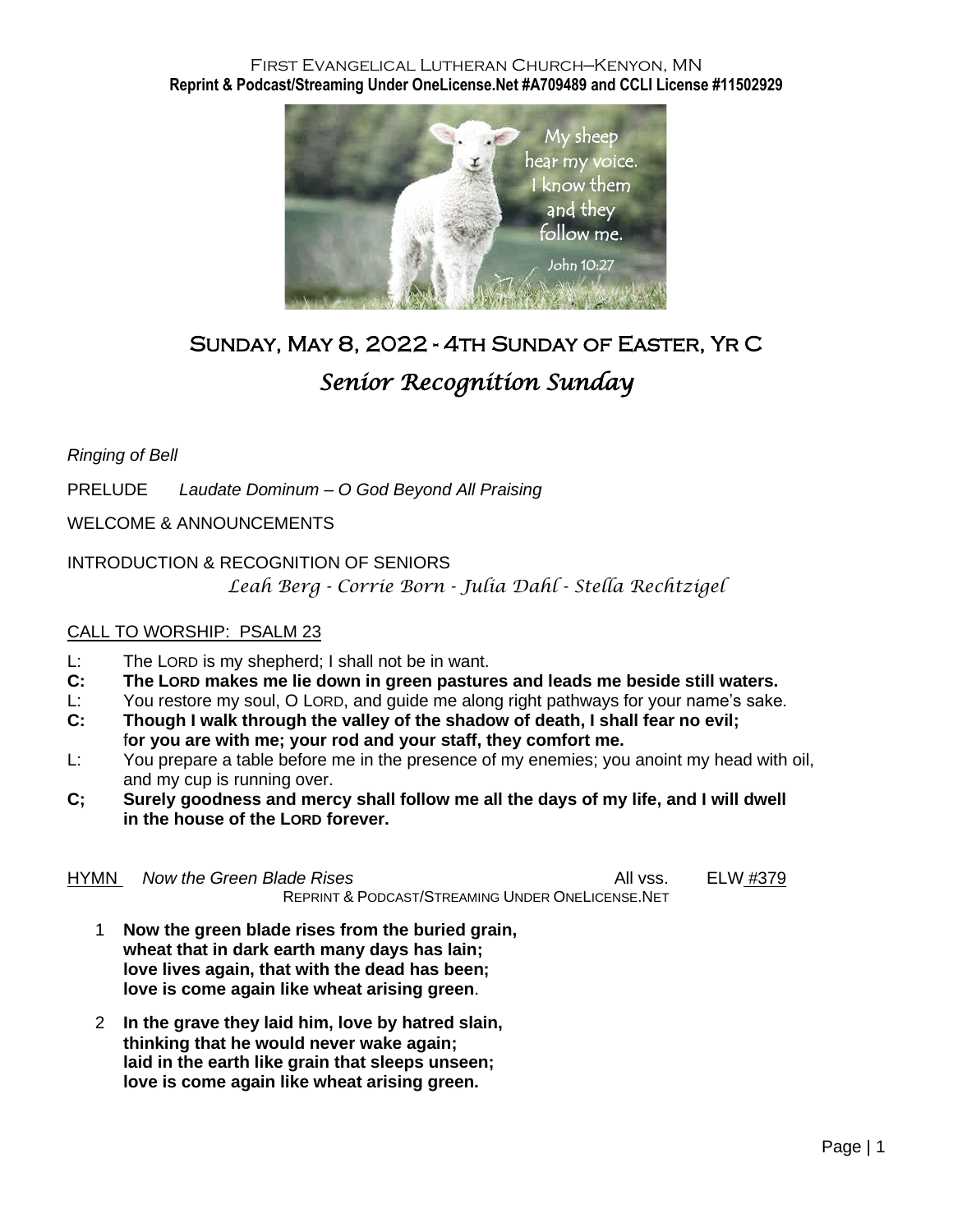- 3 **Forth he came at Easter, like the risen grain, he that for three days in the grave had lain; raised from the dead, my living Lord is seen; love is come again like wheat arising green.**
- 4 **When our hearts are wintry, grieving, or in pain, your touch can call us back to life again, fields of our hearts that dead and bare have been; love is come again like wheat arising green.**

# PRAYER OF THE DAY *We pray together*

**O God of peace, you brought again from the dead our Lord Jesus Christ, the great shepherd of the sheep. By the blood of your eternal covenant, make us complete in everything good that we may do your will, and work among us all that is well-pleasing in your sight, through Jesus Christ, our Savior and Lord, who lives and reigns with you and the Holy Spirit, one God, now and forever. Amen.**

# CHILDREN'S WORD

# A READING FROM: ACTS 9:36-43

<sup>36</sup>Now in Joppa there was a disciple whose name was Tabitha, which in Greek is Dorcas. She was devoted to good works and acts of charity.  $37$ At that time she became ill and died. When they had washed her, they laid her in a room upstairs. <sup>38</sup> Since Lydda was near Joppa, the disciples, who heard that Peter was there, sent two men to him with the request, "Please come to us without delay." 39So Peter got up and went with them; and when he arrived, they took him to the room upstairs. All the widows stood beside him, weeping and showing tunics and other clothing that Dorcas had made while she was with them. <sup>40</sup>Peter put all of them outside, and then he knelt down and prayed. He turned to the body and said, "Tabitha, get up." Then she opened her eyes, and seeing Peter, she sat up. <sup>41</sup>He gave her his hand and helped her up. Then calling the saints and widows, he showed her to be alive. <sup>42</sup>This became known throughout Joppa, and many believed in the Lord. <sup>43</sup>Meanwhile he stayed in Joppa for some time with a certain Simon, a tanner. WORD OF GOD. WORD OF LIFE. **THANKS BE TO GOD.**

#### GOSPEL ACCLAMATION: *Spoken*

P: Alleluia. Lord to whom shall we go? **C: You have the words of eternal life. Alleluia.**

#### THE HOLY GOSPEL ACCORDING TO: JOHN 10:22-30 **GLORY TO YOU, O LORD**

 $22$ At that time the festival of the Dedication took place in Jerusalem. It was winter,  $23$  and Jesus was walking in the temple, in the portico of Solomon. <sup>24</sup>So the Jews gathered around him and said to him, "How long will you keep us in suspense? If you are the Messiah, tell us plainly." <sup>25</sup> Jesus answered, "I have told you, and you do not believe. The works that I do in my Father's name testify to me; <sup>26</sup>but you do not believe, because you do not belong to my sheep. <sup>27</sup>My sheep hear my voice. I know them, and they follow me. <sup>28</sup>I give them eternal life, and they will never perish. No one will snatch them out of my hand. <sup>29</sup>What my Father has given me is greater than all else, and no one can snatch it out of the Father's hand. <sup>30</sup>The Father and I are one."

THE GOSPEL OF OUR LORD. **PRAISE TO YOU, O CHRIST.**

SERMON: Pastor Julie Rogness

HYMN *Savior, Like A Shepherd Lead Us* vss. 1,2,4 ELW # 789

PUBLIC DOMAIN

1 **Savior, like a shepherd lead us; much we need your tender care. In your pleasant pastures feed us, for our use your fold prepare. Blessed Jesus, blessed Jesus, you have bought us; we are yours. Blessed Jesus, blessed Jesus, you have bought us; we are yours.**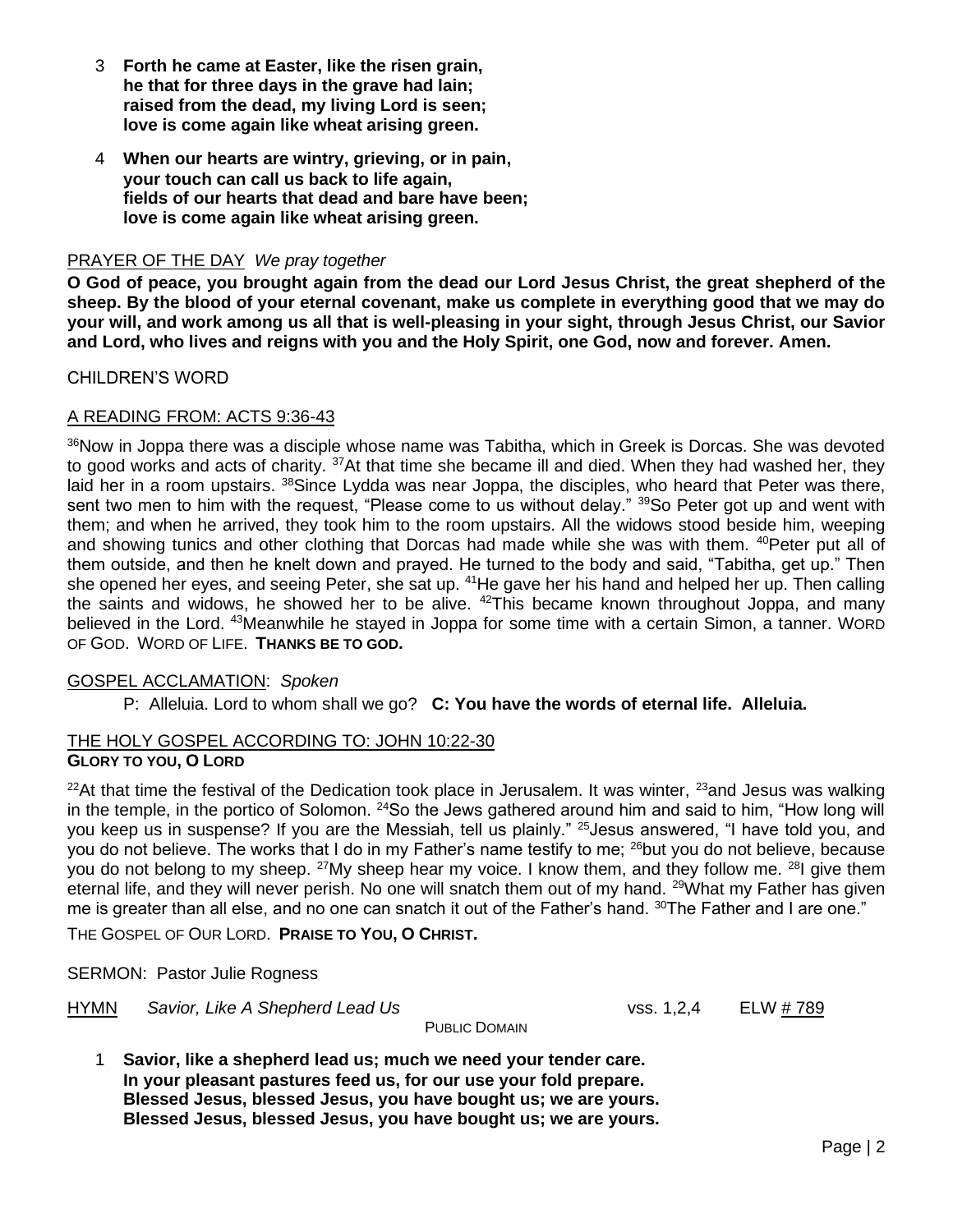- 2 **We are yours; in love befriend us, be the guardian of our way; keep your flock, from sin defend us, seek us when we go astray. Blessed Jesus, blessed Jesus, hear us children when we pray. Blessed Jesus, blessed Jesus, hear us children when we pray.**
- 4 **Early let us seek your favor, early let us do your will; blessed Lord and only Savior, with your love our spirits fill. Blessed Jesus, blessed Jesus, you have loved us, love us still. Blessed Jesus, blessed Jesus, you have loved us, love us still.**

# APOSTLES CREED

**I believe in God, the Father almighty, creator of heaven and earth. I believe in Jesus Christ, God's only Son, our Lord, who was conceived by the Holy Spirit, born of the virgin Mary, suffered under Pontius Pilate, was crucified, died, and was buried; he descended to the dead. On the third day he rose again; he ascended into heaven, he is seated at the right hand of the Father, and he will come to judge the living and the dead. I believe in the Holy Spirit, the holy catholic church, the communion of saints, the forgiveness of sins, the resurrection of the body, and the life everlasting. Amen.**

#### PRAYERS

#### SHARING THE PEACE / GLOBE OFFERING

*Children are invited to bring forward an offering to the globe in the front of the church. Globe offerings will go to one of our global mission partners to be decided by our youth.*

#### OFFERING OF GIFTS- OFFERING PRAYER

- P: Living God,
- **C: you gather the wolf and the lamb to feed together in your peaceable reign, and you welcome us all at your table. Reach out to us through this meal, and show us your wounded and risen body, that we may be nourished and believe in Jesus Christ, our Savior and Lord. Amen.**

#### CONFESSION & FORGIVENESS

- P: Trusting God's promise of forgiveness, let us confess our sin against God one another.
- **C: Eternal God our creator, in you we live and move and have our being.**
- P: Look upon your children, the work of your hands.
- **C: Forgive us for the wrong we have done, and for the good we have failed to do. By your grace draw us near to you, our refuge and our strength.**
- P: Since we are justified by faith, we have peace with God through our Lord Jesus Christ.
- **C: God's love has been poured into our hearts through thy Holy Spirit given to us.**
- P: In the mercy of almighty God, Christ died for us while we still were sinners; for his sake, God  $\div$  forgives you all your sins.
- **C: Amen.**

# WORDS OF INSTITUTION – LORD'S PRAYER – INVITATION TO COMMUNION

|                                                   | <b>DISTRIBUTION &amp; HYMN</b> You Satisfy the Hungry Heart | vss <u>.1,2,3,5</u> | ELW #484 |
|---------------------------------------------------|-------------------------------------------------------------|---------------------|----------|
| REPRINT & PODCAST/STREAMING UNDER ONELICENSE. NET |                                                             |                     |          |

# *Refrain You satisfy the hungry heart with gift of finest wheat. Come give to us, O saving Lord, the bread of life to eat.*

1 **As when the shepherd calls his sheep, they know and heed his voice; so when you call your fam'ly, Lord, we follow and rejoice.** *Refrain*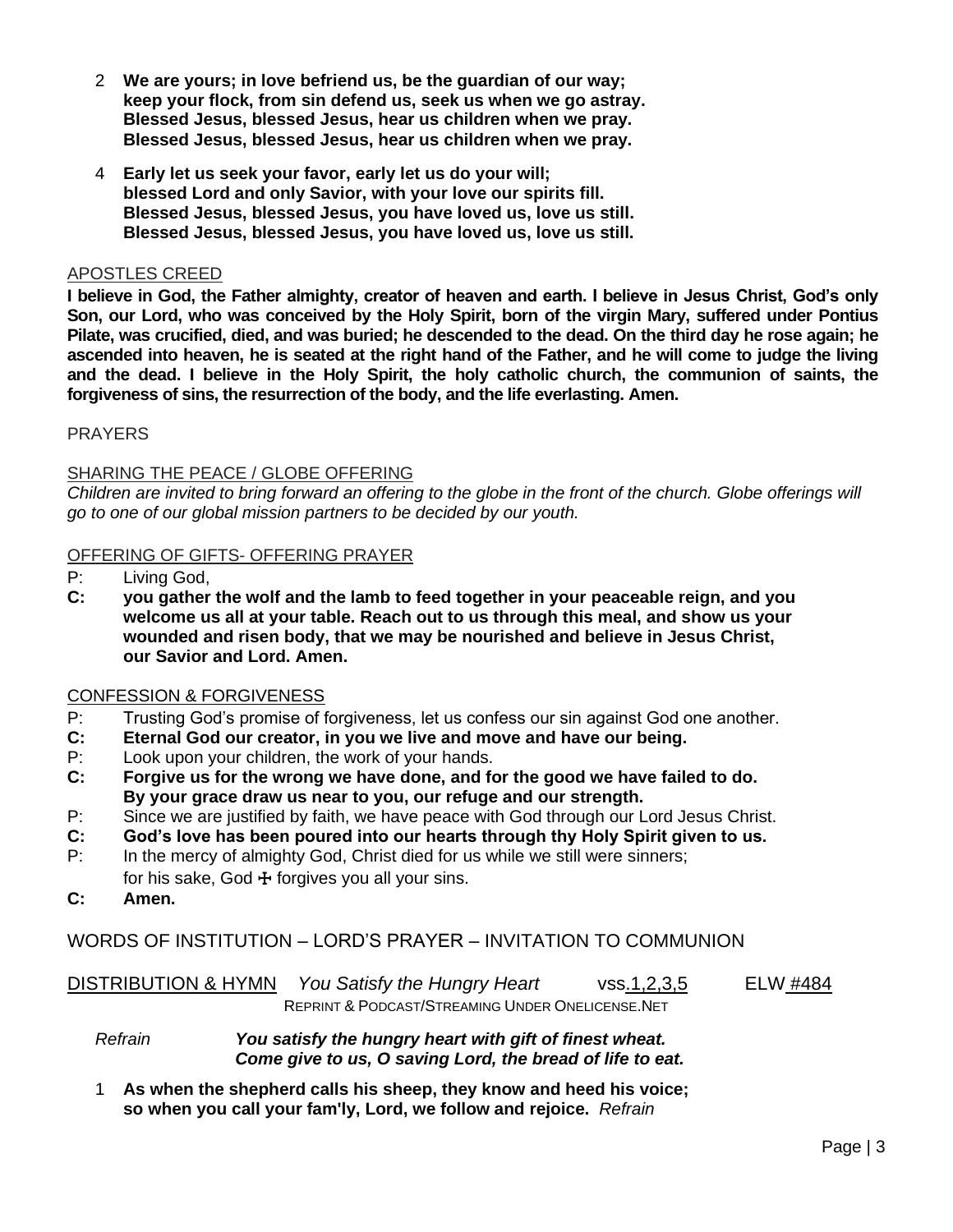- 2 **With joyful lips we sing to you our praise and gratitude that you should count us worthy, Lord, to share this heav'nly food.**
- *Refrain You satisfy the hungry heart with gift of finest wheat. Come give to us, O saving Lord, the bread of life to eat.*
- 3 **Is not the cup we bless and share the blood of Christ outpoured? Do not one cup, one loaf, declare our oneness in the Lord?**
- *Refrain You satisfy the hungry heart with gift of finest wheat. Come give to us, O saving Lord, the bread of life to eat.*
- 5 **You give yourself to us, O Lord; then selfless let us be, to serve each other in your name in truth and charity.**

*Refrain You satisfy the hungry heart with gift of finest wheat. Come give to us, O saving Lord, the bread of life to eat.*

# COMMUNION BLESSING

- BLESSING P: May the God who has brought us f rom death to life fill you with great joy. Almighty God, Father, + Son, and Holy Spirit, bless you now and forever.
	- **C: Amen.**

CLOSING HYMN *Have No Fear Little Flock* All vss. ELW #764 REPRINT & PODCAST/STREAMING UNDER ONELICENSE.NET

- 1 **Have no fear, little flock; have no fear, little flock, for the Father has chosen to give you the kingdom; have no fear, little flock!**
- 2 **Have good cheer, little flock; have good cheer, little flock, for the Father will keep you in his love forever; have good cheer, little flock!**
- 3 **Praise the Lord high above; praise the Lord high above, for he stoops down to heal you, uplift and restore you; praise the Lord high above!**
- 4 **Thankful hearts raise to God; thankful hearts raise to God, for he stays close beside you, in all things works with you; thankful hearts raise to God!**

*RINGING OF BELL*

- DISMISSAL P: Alleluia! Christ is risen.
	- **C: Christ is risen indeed. Alleluia!**
	- P: Go in peace. Tell what God has done.
	- **C: Thanks be to God.**

POSTLUDE *Ode to Joy*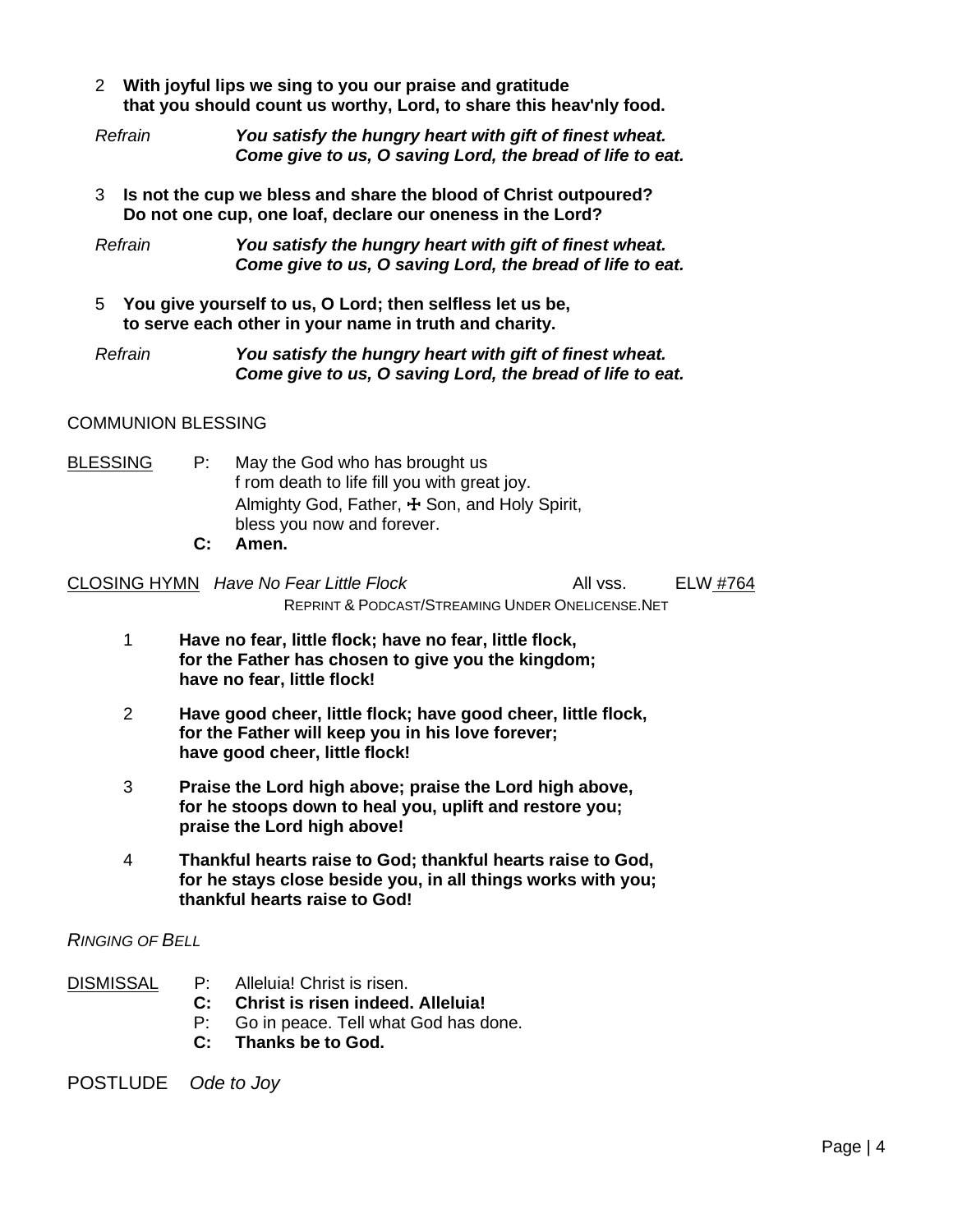# **PARTICIPANTS**

PASTOR—Julie Rogness ASSISTING— Intern Pastor Al Aakre GREETERS & COMMUNION SERVERS: Senior Girls MUSIC— Annette Thunhorst, Keyboard/Piano TECH CREW—Jim Braaten, Steve Johnson, Bill Lewis, Dan Rogness, Holly Aldorfer, Heidi Haugen

# **ACKNOWLEDGEMENTS**

USED WITH PERMISSION/ WORSHIP TEXTS: from *sundaysandseasons.com* under Augsburg Fortress Liturgies Annual License #SB143702. PUBLIC DOMAIN HYMNS: *Savior Like a Shepherd Lead Us BRADBURY*

#### **Reprint & Podcast/Streaming Under OneLicense.Net #A709489**

*Now the Green Blade Rises, ELW* 379, OL/SKU #148916 Text: John MacLeod Campbell Crum, from *Oxford Book of Carols* © Oxford University Press, 1928.

*You Satisfy the Hungry Heart/Gift of Finest Wheat,* ELW 484, OL/SKU#85925 Text-Omer Westendorf, Music-Robert E. Kreutz. Text & Music © 1977 Archdiocese of Philadelphia

*Have No Fear Little Flock, ELW* 764, OL/SKU#19199. Text- st.1,Luke 12:32; sts 204,Marjorie Jilson, Text & Music © 1973 Concordia Publishing House.

# **CONNECTIONS**

WEBSITE: **flckenyon.org** FACEBOOK: **First Evangelical Lutheran Kenyon MN** OUR YOUTUBE CHANNEL: **<https://www.youtube.com/c/FirstEvangelicalLutheranChurchKenyon>** Pastor E-Mail: **[firstpastorkenyon@gmail.com](mailto:firstpastorkenyon@gmail.com)** Pastor Phone: 952-994-1201 Church E-Mail: **[firstlutherankenyon@gmail.com](mailto:firstlutherankenyon@gmail.com)** Church Office Phone: 789-5261

# **REMEMBER IN PRAYER**

Sid Strandemo, Faye Marcuson, Lila Cole, Mona Boomgarden, Helen Aase, Jennifer Lerfald, Carol Ronning, Carolyn Walker, Liz Groth.

# **CALENDAR**

| Sun/May 8  | 9 AM<br><b>10 AM</b><br>7 PM | EASTER 4 WORSHIP - Senior Recognition - In Person & Live Streamed<br><b>Sunday School</b><br>AA |
|------------|------------------------------|-------------------------------------------------------------------------------------------------|
| Mon/May 9  | 1:30 PM                      | <b>Literary Guild</b>                                                                           |
| Wed/May 11 |                              | NO Wed Worship / NO Confirmation                                                                |
| Thu/May 12 | 1:30 PM                      | LOVE DAY                                                                                        |
|            | 7 PM                         | AA                                                                                              |
| Sun/May 15 | 9 AM                         | EASTER 5 WORSHIP - IN Person & Live-Streamed                                                    |
|            | <b>10 AM</b>                 | <b>Sunday School</b>                                                                            |
|            | 7 PM                         | AA                                                                                              |
|            |                              |                                                                                                 |

# **ANNOUNCEMENTS**

#### **"Give Away" - Various Items Offered to First Members**

Available for the Taking: *folding chairs, kids chairs in various sizes and colors, small desks and chalk boards (ideal for play rooms!), also 1 window and 1 room air conditioner.* If interested, contact Don, Troy or Brad in the back of the church on Sunday morning.

#### **May Food Shelf Drive**

During the month of May, Food Shelf Items will be collected at First for the Kenyon All Seasons Food shelf. *Canned vegetables, Mac & Cheese, boxes of Jello, Coffee, Peanut Butter, Paper products, and Monetary Donations -* are all welcome. Help us help the food shelf stock up for summer!